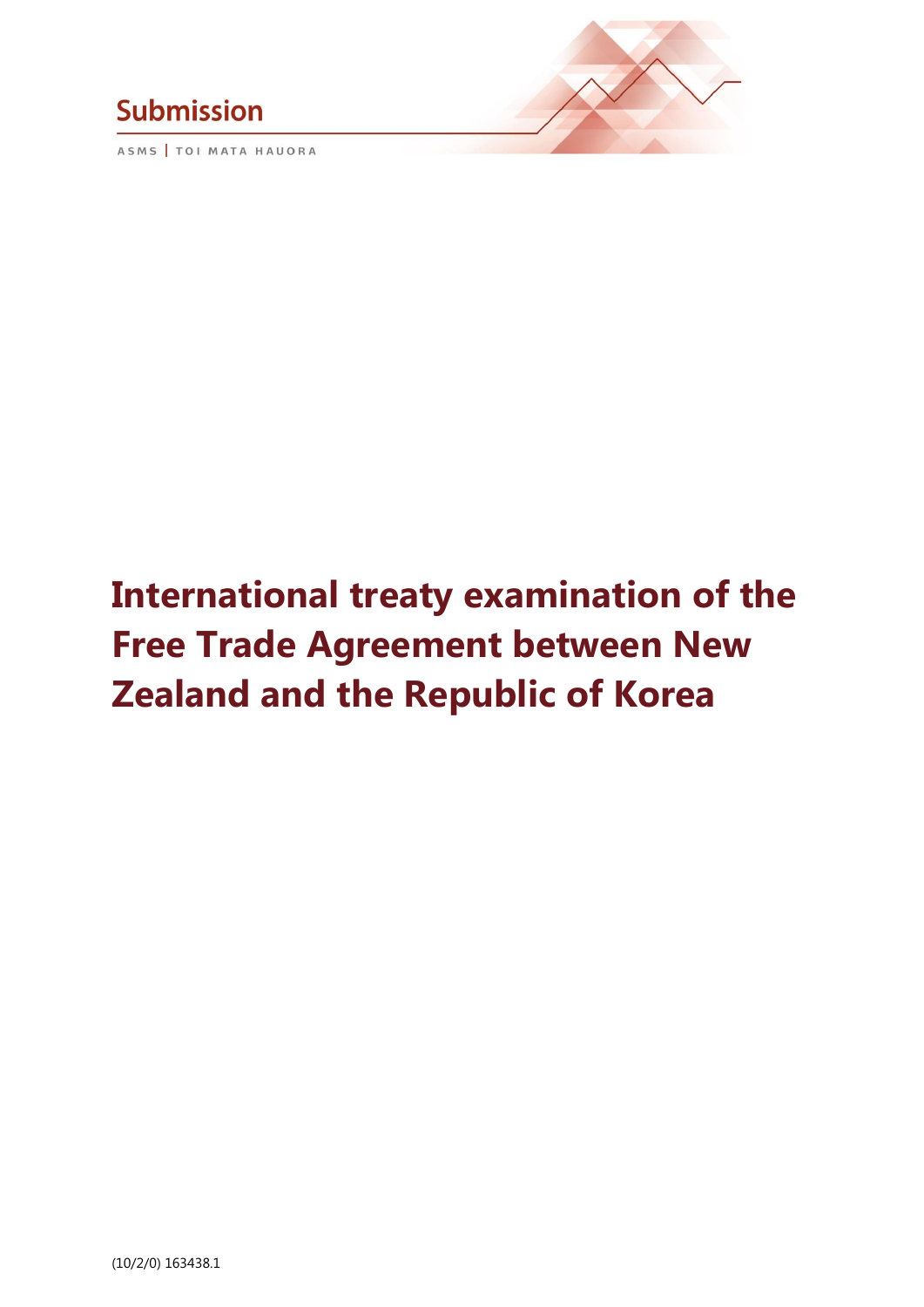## **INTRODUCTION**

This submission reflects one of our key policy roles of the Association of Salaried Medical Specialists (ASMS) of promoting policies which support the development and maintenance of a high quality public health service and a healthy population. Time and resources have not allowed for the submission to cover all matters on which we have a view. It concentrates specifically on the Investor State Dispute Settlement (ISDS) chapter as it is this chapter that presents the most serious risks to New Zealanders' health.

We note that the New Zealand-Republic of Korea Free Trade Agreement (NZRKFTA) must be considered alongside the proposed Trans-Pacific Partnership Agreement (TPPA) since even if the Republic of Korea is not a party to that agreement it will have access to many of its provisions through the Most Favoured Nation rights provided in the NZRKFTA. (If the Republic of Korea joins the TPPA, as it has applied to do, then this agreement will become largely redundant.) Our comments concerning the ISDS therefore should be read as applying to any free trade agreement that includes such a chapter, including the TPPA.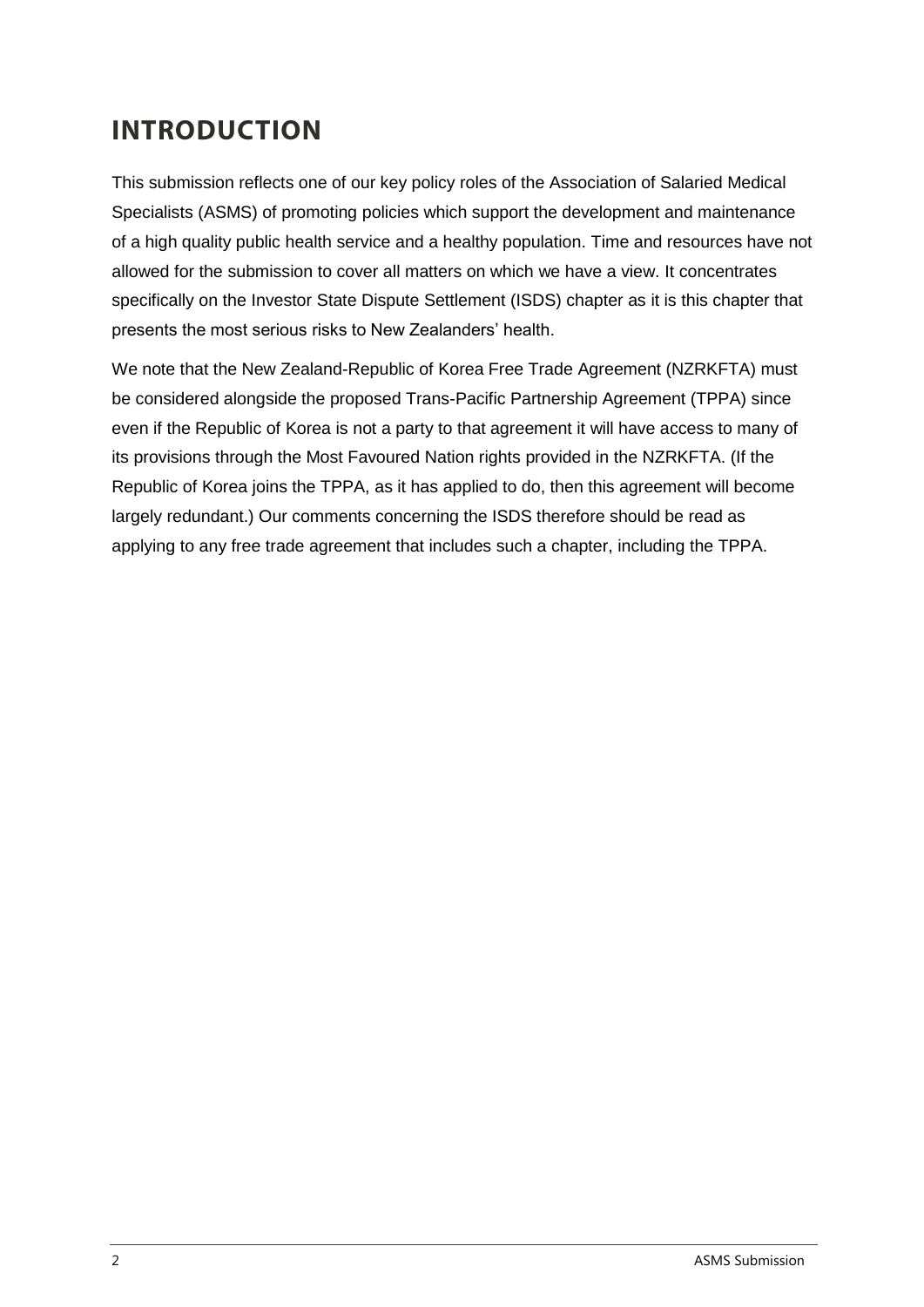### **BACKGROUND**

The ASMS is the union and professional association of salaried senior doctors and dentists employed throughout New Zealand. We were formed in April 1989 to advocate and promote the common industrial and professional interests of our members and we now represent more than 4,000 members, most of whom are employed by District Health Boards (DHBs) as medical and dental specialists, including physicians, surgeons, anaesthetists, psychiatrists, oncologists, radiologists, pathologists and paediatricians. Over 90% of all DHB-employed senior doctors and dentists eligible to join the ASMS are in fact members.

Although most of our members work in secondary and tertiary care (either as specialists or as non-vocationally registered doctors or dentists) in the public sector, a small but significant number work in primary care and outside DHBs. These members are employed by the New Zealand Family Planning Association, ACC, hospices, community trusts, Iwi health authorities, union health centres and the New Zealand Blood Service.

The ASMS promotes improved health care for all New Zealanders and recognition of the professional skills and training of our members, and their important role in health care provision. We are committed to the establishment and maintenance of a high quality, professionally-led public health system throughout New Zealand.

The ASMS is an affiliate of the New Zealand Council of Trade Unions. The NZCTU has made a more extensive submission, which the ASMS supports.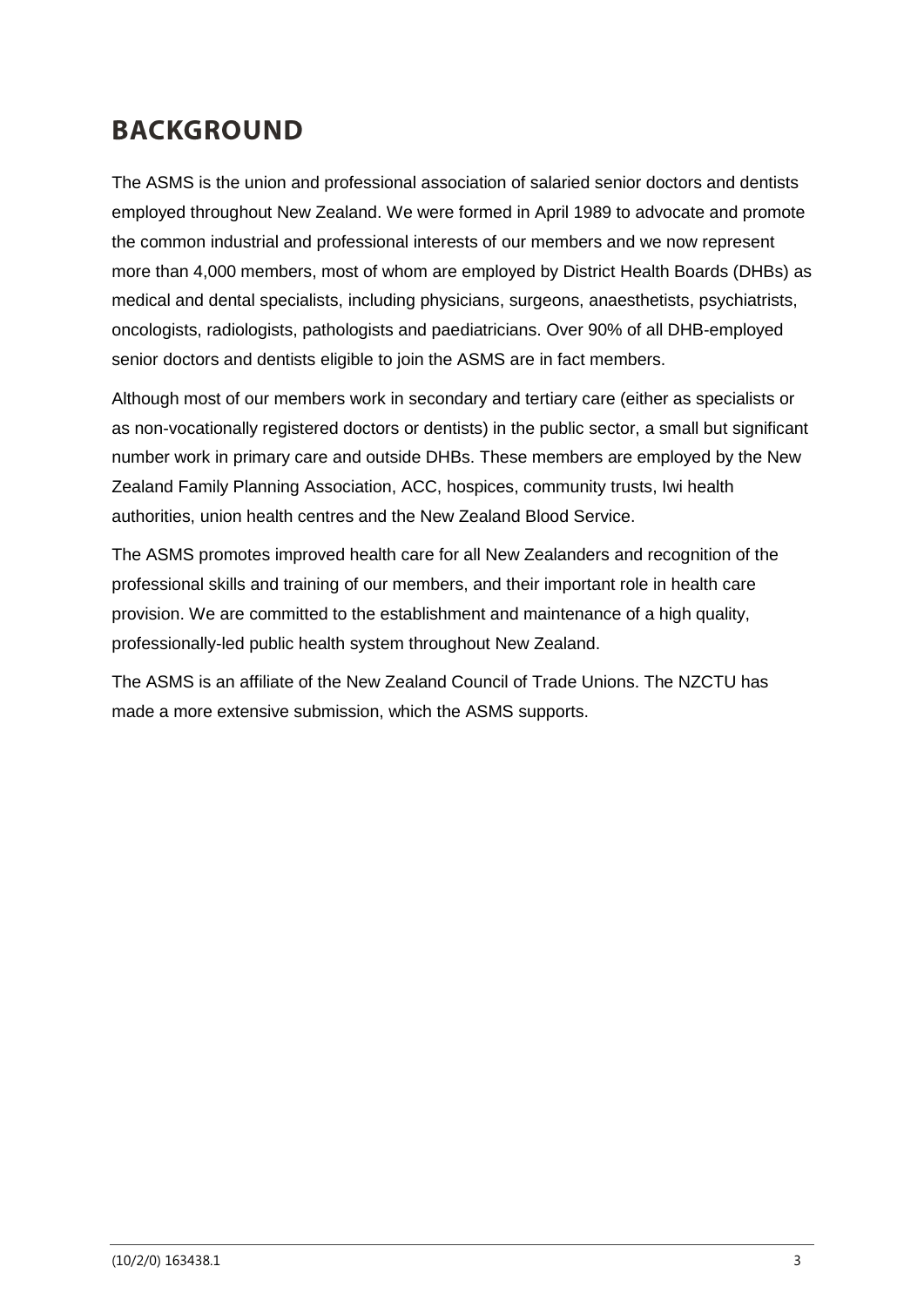### **SUBMISSION**

The ASMS calls on the Government to fulfil its responsibilities "to achieve for New Zealanders…the improvement, promotion, and protection of their health", as set out in the New Zealand Public Health and Disability Act 2000, and not sign a New Zealand-Republic of Korea Free Trade Agreement (NZRKFTA) - or any other trade agreement - that includes an Investor State Dispute Settlement (ISDS) chapter.

This chapter allows overseas investors to sue the New Zealand government if their profits are threatened by laws, regulations or other central or local government actions. It is a corporate Trojan horse providing opportunities for multinational interests to enter New Zealand's domestic policy and legislative domain and influence decisions in their favour.

ASMS members have expressed grave concerns about how such corporate incursions would potentially severely limit the ability of the New Zealand Government to protect the health of its citizens through adoption of sensible health policies relating to significant issues such as smoking, obesity, diabetes, dental health and access to pharmaceuticals, to name a few. There is no shortage of examples of where transnational corporations have sued states on account of their social legislation, labour laws, minimum wage provisions, and environmental and health protection measures.<sup>i</sup>

We find it a profoundly sad irony that at a time when western democracies such as New Zealand have been vociferously promoting the importance of the principles of democracy in foreign policy, our Government is attempting to trade away its sovereignty to profit-seeking multinational corporations.

We note that the definition of corporate 'investment' in the NZRKFTA (and the TPPA) is open-ended. Its characteristics include investment of capital or other resources, the expectation of gain or profit, or assumption of risk.

An investment, then, could include among many other things intellectual property rights, such as trademarks on cigarette packets, or a direct or financial investment in food products with high fat or high sugar content. ISDS could also provide an avenue for pharmaceutical companies to challenge, in international tribunals, domestic pharmaceutical policies and decisions that they consider affect the value of their investments.<sup>"</sup>

Many attempts by the New Zealand Government to introduced health policies that promote reduction of smoking, or of sugar or fat consumption, or reduction in spending on pharmaceuticals could therefore be challenged by multinationals that see such policies as impacting on their bottom line.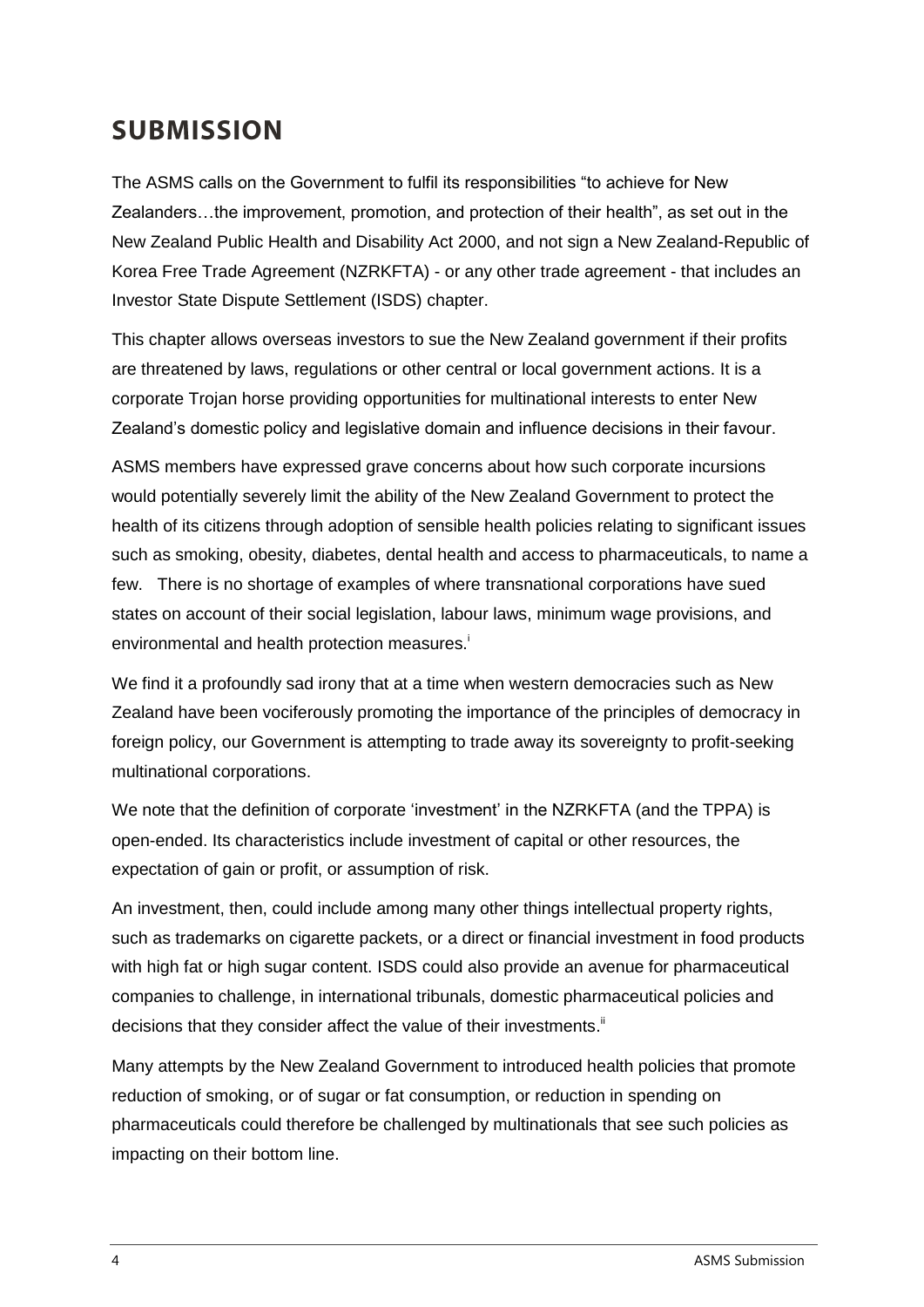While the NZRKFTA includes measures aiming to balance the promotion of foreign investment by protecting investors while recognising the Government's right to regulate and its responsibility to public health, safety and the environment, those measures are full of loop-holes and open to challenge in international tribunals; further, they do not include products such as high sugar or high fat food and drinks, nor do they apply to advertising, which is a likely area for regulation to prevent ill health.

The loopholes leave open the possibility of tobacco companies challenging domestic policies such as plain packaging of tobacco products, such as the present ISDS case brought by tobacco multinational Philip Morris against Australia (and a similar one against Uruguay) to oppose its tobacco plain-packaging laws.

The effect of these cases can be far reaching. In the Philip Morris case, the New Zealand Government has reacted by delaying implementation of our own plain packaging laws until the case is decided, which could take years.<sup>iii</sup>

According to the World Health Organisation (WHO), plain packaging is effective in preventing smoking uptake and relapse as it serves three functions:

- It reduces the appeal of packaging or product
- It increases the salience and effectiveness of health warnings
- It takes away the perception of products strength and harm.<sup>iv v</sup>

The corporate challenge to Australia which has led to New Zealand's delay in introducing a plain packaging policy is therefore already causing avoidable ill health in this country.

An example of the kinds of arguments raised against policies to reduce tobacco use is illustrated in the submission by the Korea Tobacco and Ginseng Corporation to the World Health Organisation prior to the establishment of the WHO Framework Convention on Tobacco Control, which came into force in 2005 (see Appendix 1).

In response to WHO's proposed control measure, Korea Tobacco called for the upholding of human rights (the rights of smokers): "The tobacco consumers deserve fair treatment as they are the principal source of financing for the tobacco control and public health promotion programmes." In response to arguments for raising prices or taxes on tobacco, the corporation said the consequences would be potential rise in social problems and crime. Korea Tobacco also raised issues of the industry's rights to engage in a minimum level of advertising or marketing, and infringement of tobacco manufacturers' proprietary rights (regarding disclosure of information on tobacco product ingredients).

As has been found overseas, such challenges – often raising spurious arguments concerning a state's broader economic and social responsibilities – can tie up government